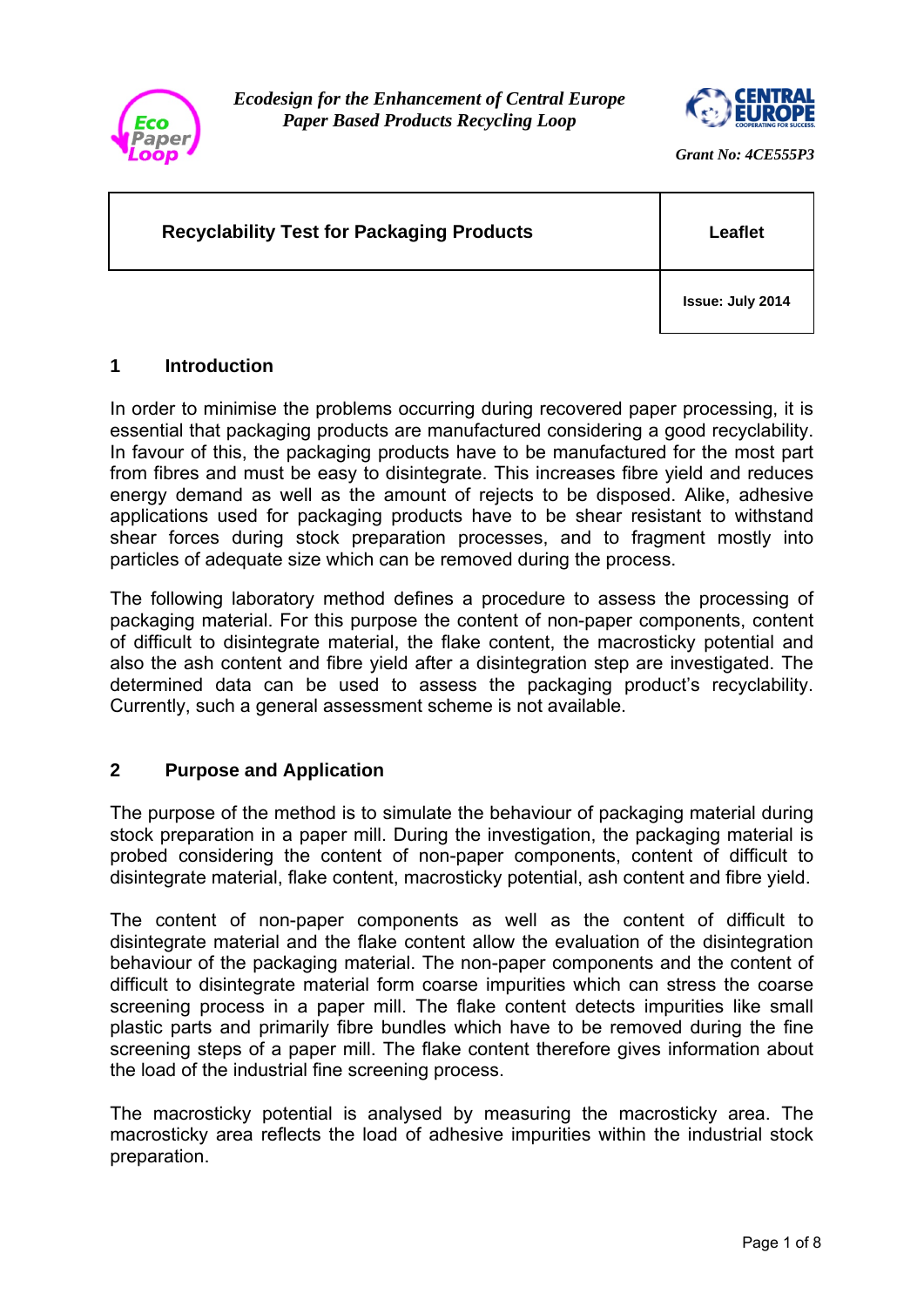The fibre yield is calculated with the yield and the ash content after coarse screening. It allows evaluation of the fibre content of the packaging material.

Handsheets are made from the accept of the macrosticky analysis. They give information about the optical properties of the stock.

### **3 Definitions**

#### *Non-paper components*

Packaging materials are designed for different functions. For this reason, they are manufactured using a combination of paper and different other materials like plastics or metals. These non-paper components can disturb, hamper or avoid the material's recyclability.

### *Content of difficult to disintegrate material*

As several packaging products show a certain water resistance and are more robust during disintegration in water, it is not possible to suspend certain fibre materials into single fibres, instead, fibre bundles remain. Such water resistant packaging materials disturb or hamper the preparation process and the material's recyclability.

#### *Disintegration behaviour*

The disintegration behaviour describes how the packaging material can be suspended into single fibres. The disintegration behaviour is analysed by considering the content of non-paper components, the content of difficult to disintegrate materials and the flake content.

### *Flake content*

The flake content describes impurities like small plastic parts and primarily fibre bundles.

### *Yield*

The yield describes the amount of usable solid stock material which passes the coarse screening step. By using the ash content a fibre yield could be calculated.

#### *Ash Content*

The ash content describes the inorganic content after incineration (525 °C) of the solid stock material which passes the coarse screening step.

#### *Fibre Yield*

The fibre yield describes the fibre content of the solid stock material which passes the coarse screening step. It is calculated by using the yield and the ash content.

#### *Macrosticky potential*

The macrosticky potential describes the macrosticky area after disintegration of the packaging material.

#### *Handsheets*

Handsheets from the accept of the macrosticky evaluation are prepared for visual inspection of the optical properties of the pulp.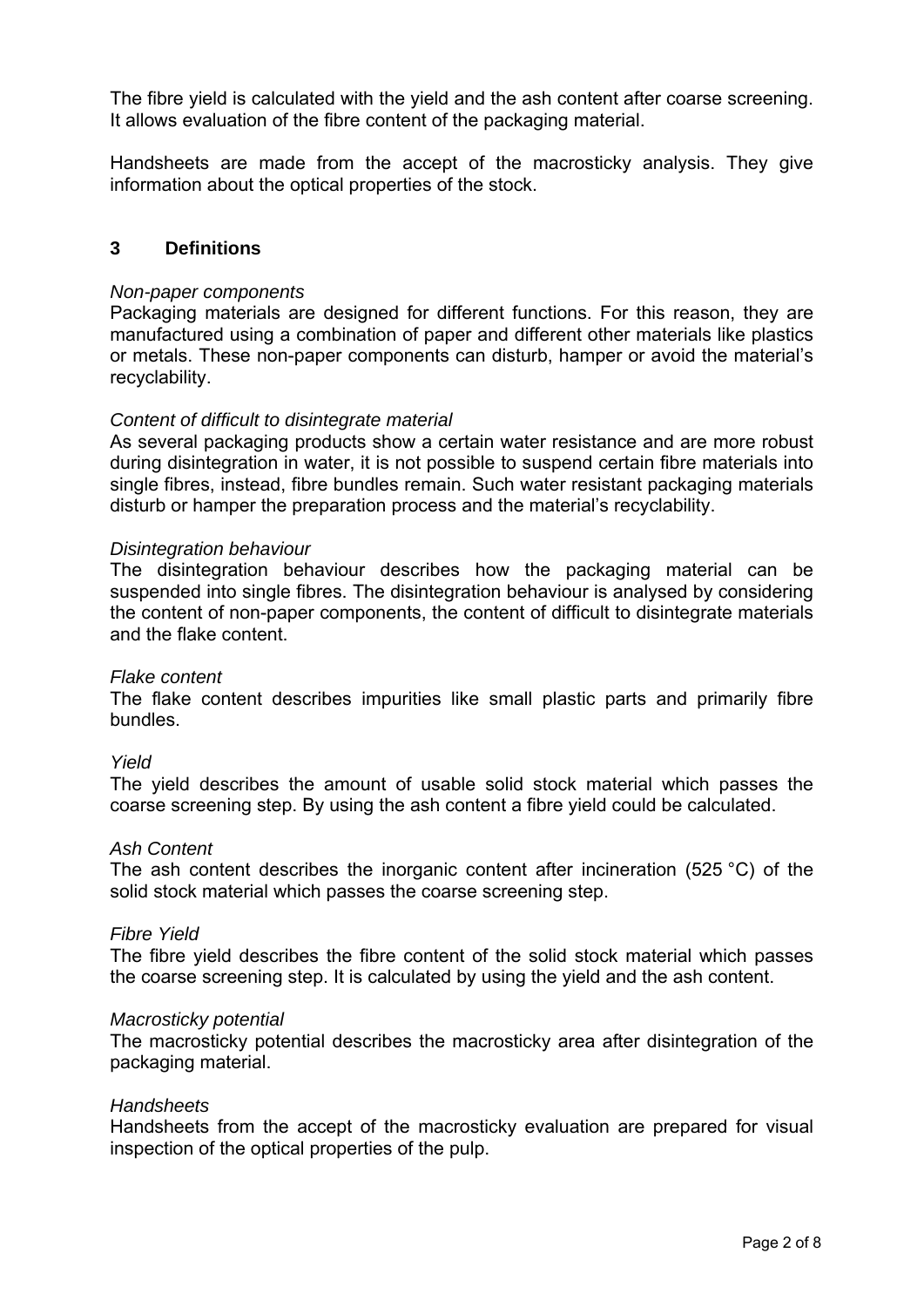# **4 Principle**

This leaflet describes the preparation and investigation with its main steps of sample preparation, disintegration, coarse screening, ash content evaluation, flake content evaluation, macrosticky potential evaluation, yield and fibre yield calculation. For this purpose, a defined amount of the packaging material has to be prepared and then disintegrated at low consistency. The generated suspension has to be screened using a hole screen. The reject on the screen has to be evaluated gravimetrically and the yield has to be calculated. The screening accept has to be homogenised and analysed for flake content using Zellcheming Leaflet ZM V/18/62 [1] or alternatively by an adapted method suitable for the Haindl Classifier. For the macrosticky area the determination follows a macrosticky method based on INGEDE Method 4 [2]. From the accept of the macrosticky screening step handsheets have to be prepared according to ISO 5269-2 [3]. Furthermore from the accept of the coarse screening step the ash content has to be measured according to ISO 1762:2001 [4] and the fibre yield has to be calculated.



The flow chart of the procedure is given by **Figure 1**.

**Figure 1:** Flow chart of the procedure for the assessment of packaging material recyclability

# **5 Equipment and Tools**

# 5.1 Disintegration equipment

The disintegration shall be carried out using a low consistency laboratory pulper that can handle a suspension volume of 12 l with a stock consistency of 4 %.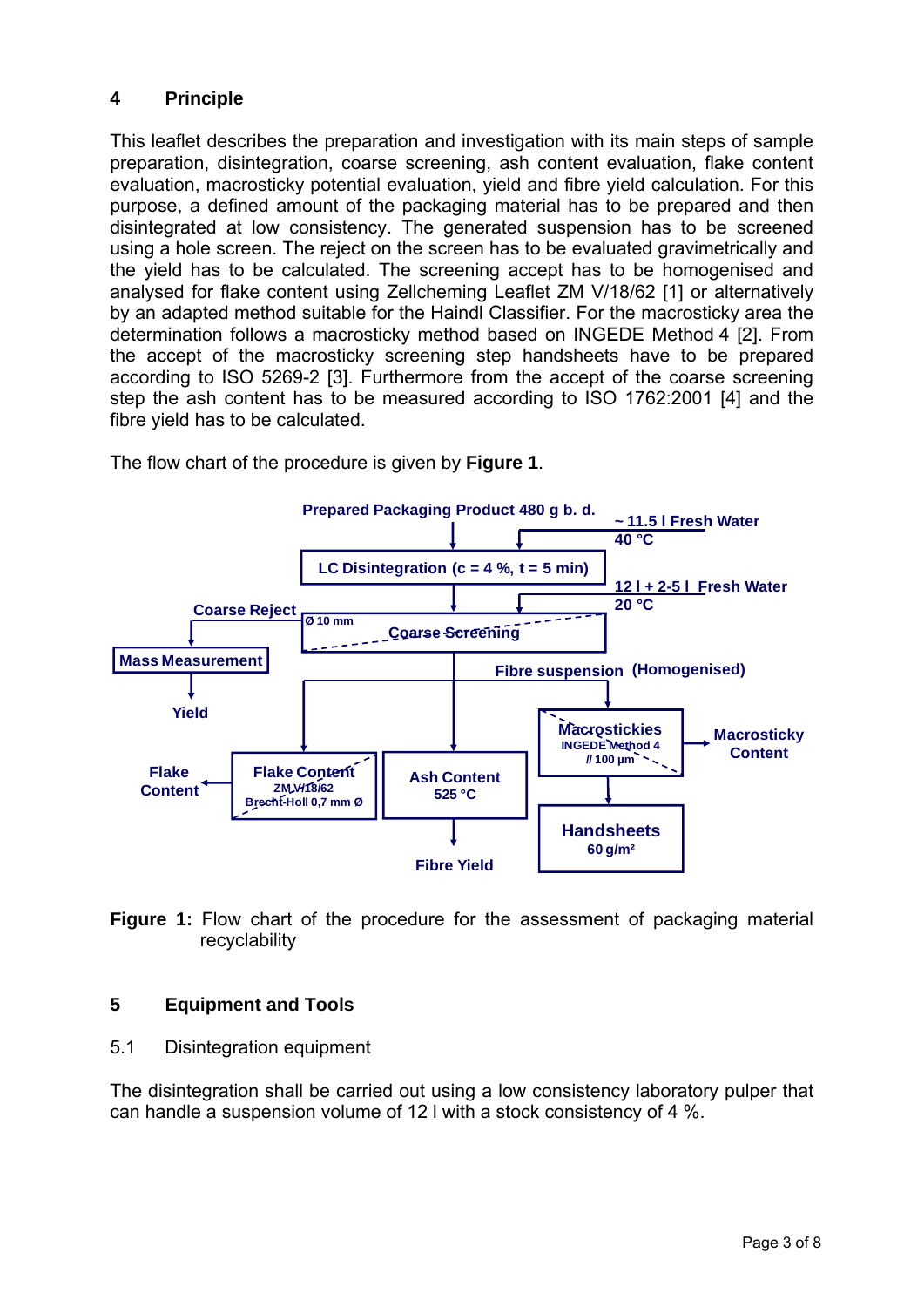## 5.2 Coarse screening equipment

The coarse screening is performed utilising a screening device with a 10 mm hole screening plate at the bottom and a volume of 12 l in minimum has to be used. The accept stream of the screen has to be interruptible by an outlet valve. The screening holes have to be kept free during the screening process by using a stirrer. The stirrer blade has to be positioned 10–20 mm above the screen plate and has to run at 200 rpm. As the stirrer has to overcome high resistance forces if excessive coarse rejects are accumulated, the motor has to transmit high moment of torque to the stirrer. For this application the driving motor of a pillar drilling machine is suitable.

## 5.3 Screening equipment for flake content test

The flake content shall be measured with a Brecht-Holl screening device. The device is described in [5]. Alternatively, a Haindl Classifier can be used.

5.4 Equipment for ash determination

The ash content is determined according to ISO 1762:2001(E). - Paper, board and pulps – Determination of residue (ash) on ignition at 525 °C [4].

5.5 Screening equipment for macrosticky test

The macrosticky test must be performed using the screening equipment as described in INGEDE Method 4 [2]. A screening plate with 100 µm slot width is necessary. Using of a Haindl screening device according to ZELLCHEMING Leaflet V/1.4/86 [6] is recommended.

5.6. Equipment for handsheet preparation

Laboratory handsheets are prepared according to ISO 5269-2 [3] using a standard sheet former (model: Rapid-Köthen) with dryer (vacuum 95 kPa, 94 ºC).

### 5.7 Other Tools

- Distributor for suspension homogenisation
- Garden pump sprayer, e. g. "Gardena"
- Analytical balance
- Drying cabinet
- Laboratory sheet former "Rapid-Köthen"
- Büchner funnel 150 mm diameter
- Filter paper 150 mm diameter (e. g. Munktell Grade 12/N)
- Filter paper 240 mm diameter (medium to large pores, medium filtration speed, machine finished, good wet strength, white (e. g. Macherey-Nagel MN 617≡Nr.4)
- One sided, silicone-coated release paper (60 g/m²)
- Black water-based ink, e. g. Pelikan No. 4001
- Specially fused alumina powder: white, sharp-edged particles, grain size 220 according to FEPA Method.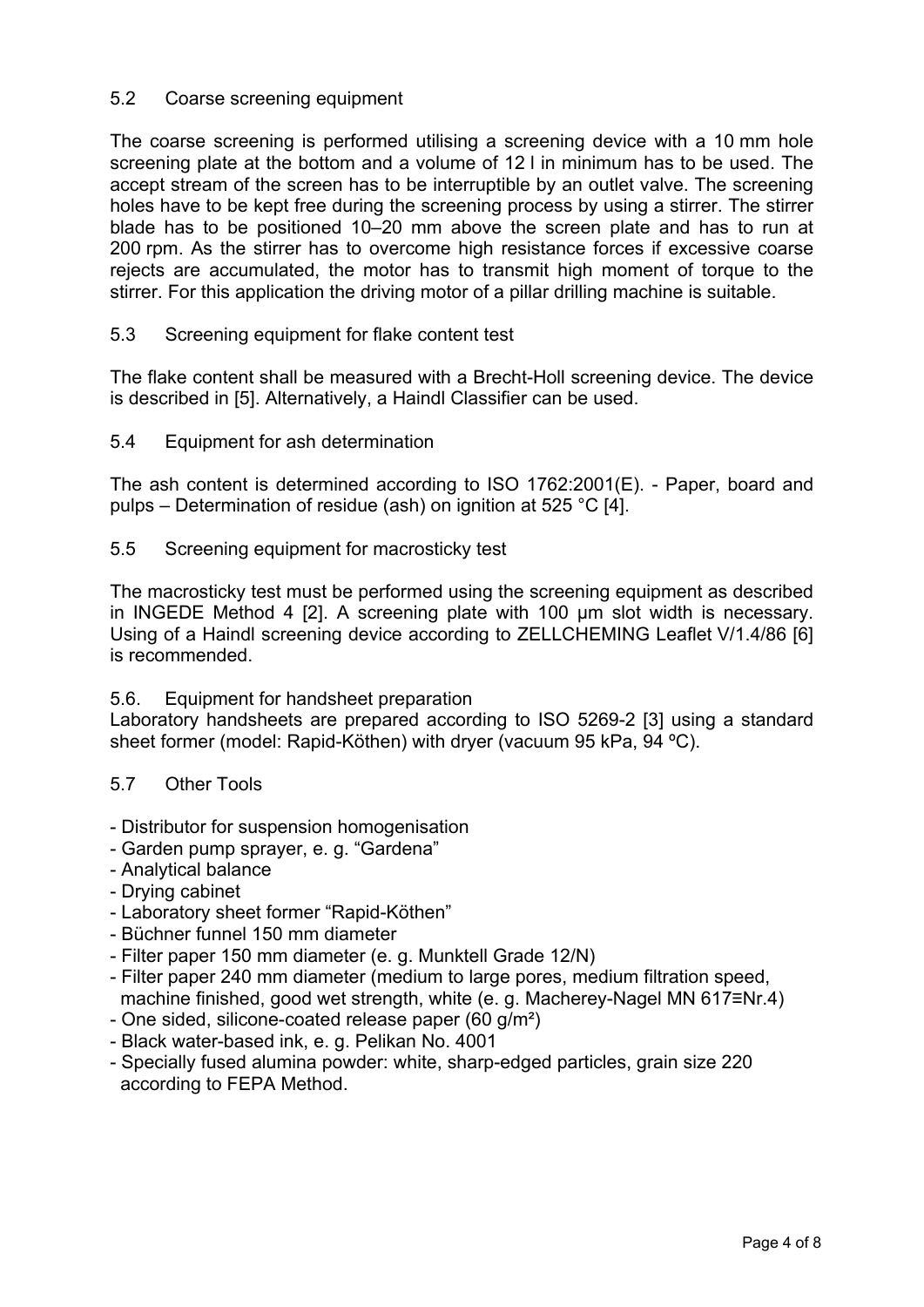# **6 Sampling and Sample Preparation**

## 6.1 Determination of the adherend proportion

Before disintegration in the laboratory pulper, the dry content of the packaging sample has to be determined as well as the proportion of the adherend. To determine the mass ratio of the adherend, the mass of the air-dry packaging sample has to be measured. Afterwards the entire adherend is cut out tight with all adhesive material and weighed. The ratio between the mass of adherend (plus adhesive) and the mass of the total sample is defined as adherend ratio.

> $X_{Adherend}$   $[%$ ] =  $m_{Adherend}$  [9]  $\frac{1}{m_{Packaging\,Sample}}$  + 100 %

X<sub>Adherend</sub>: Adherend ratio in % m<sub>Adherend</sub>: Adherend mass (adhesive and glued packaging paper) in g m<sub>Packaging Sample</sub>: Total Packaging sample mass in g

## 6.2 Sample preparation

480 g oven-dry material is needed for one investigation. By using the dry content of the samples, the respective amount of packaging products is determined. If a packaging product has to be divided to reach sufficient amount of material, the correct ratio between adherend and non-adherend material has to be maintained. Therefore, parts of the adherend and non-adherend material should be added following the adherend ratio.

Afterwards the complete sample material has to be cut to palm size.

# **7 Procedure**

## 7.1 Disintegration of the sample material

The palm size cut material has to be filled into the pulper completely adding water of 40 °C temperature. The amount of water has to be calculated in order to reach a disintegration stock consistency of 4 %. The disintegration time is 5 min. After disintegration, the complete sample is removed from the pulper. The sample with a volume of approx. 12 l will be processed further using the coarse screening device.

## 7.2 Coarse screening

The coarse screening is used to separate large and difficult to disintegrate paper parts as well as large non-paper components. The objective is to achieve a nearly fibre free reject. The device consists of a 10 mm hole screen and is defined in Chapter 5.2.

Before starting the process, a container with a capacity of 30 l in minimum is placed below the screening device to collect the screening accept. The outlet valve below the screen is closed. The stirrer is agitated with 200 rpm and has to be operated during the complete screening process. The suspension with the volume of 12 l is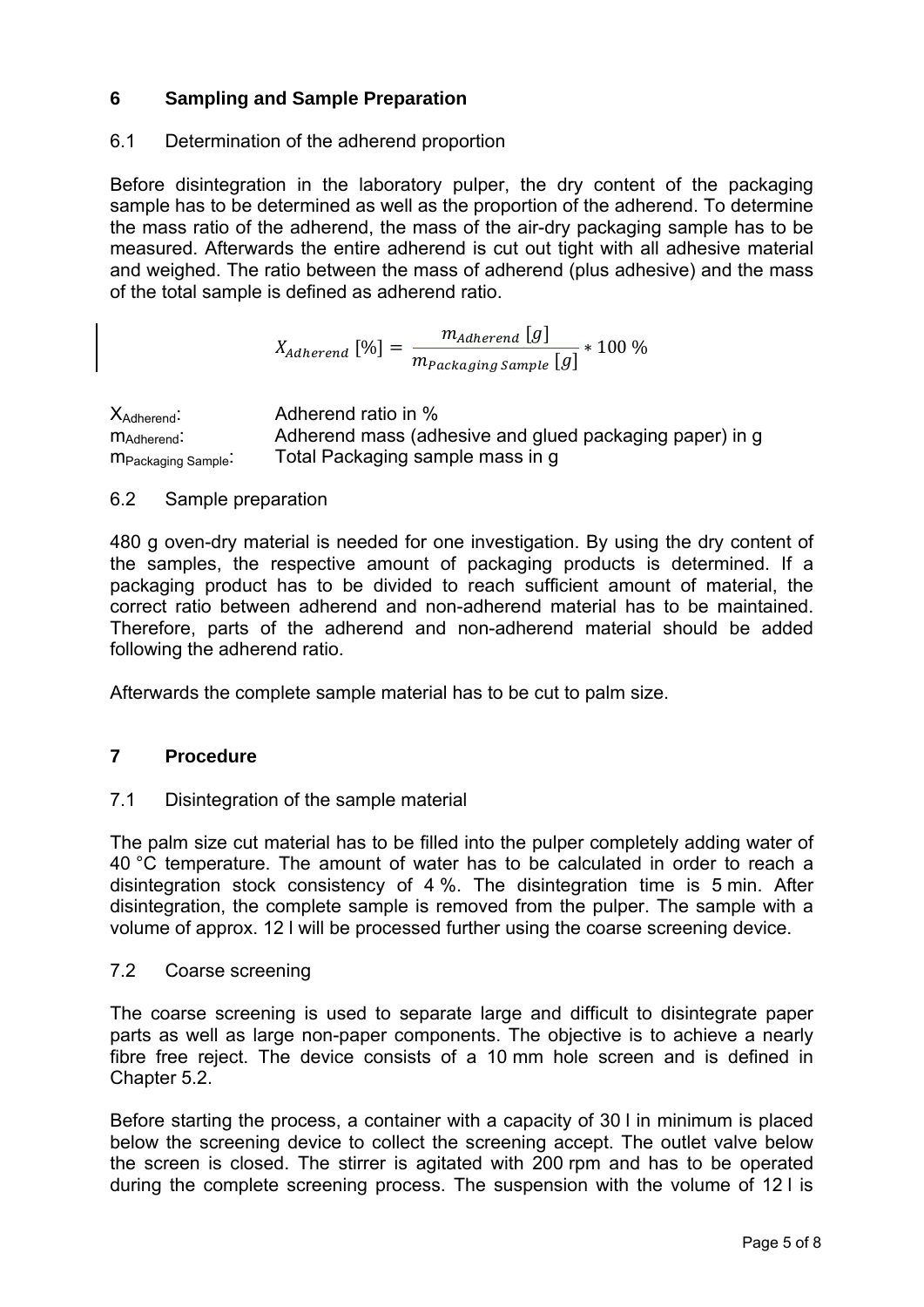filled in the screening device completely and agitated for 3 more seconds. Then the outlet is opened to start the screening process.

When the suspension is drained completely, the outlet valve is closed, then 12 l tap water are filled into the device. After agitating for 3 more seconds the outlet is opened and the device is drained again.

Then, free fibres still attached to the screening plate or the surface of the device, are drained through the screen using 2–5 l tap water, sprayed using the garden pump sprayer. The water-jet is arranged like spray. The objective is a nearly fibre free reject. Otherwise excessive spraying might dilute the suspension after the coarse screening too much; a very low stock consistency might be problematic for the following tests. Here a good compromise must be found. Therefore it is recommended to use 2–5 l tap water for this step. In exceptional cases up to 10 l tap water can be used for the benefit of a fibre free coarse screening reject.

Then the stirrer is stopped, and the reject on the screening plate is transferred to a weighted and heat resistant case in order to dry the reject until constant weight. The temperature during the drying should be 105 °C. Afterwards the reject mass is determined gravimetrically.

## 7.3 Yield calculation

The yield can be calculated using the coarse reject as following:

$$
Yield [%] = \frac{Packaging Product used [g oven - dry] - Coarse Reject [g oven - dry]}{Packaging Product used [g oven - dry]}
$$
<sup>\*</sup> 100 %

# 7.4 Homogenisation of screening accept

The accept of the coarse screening must be mixed gently by hand to guarantee a well mixed suspension in order to ensure a homogenous sampling for flake content evaluation, macrosticky determination and ash content measurement. A minimum of 70 g oven-dry pulp sample should be filled directly into a distributor to have a sufficient amount of material for all trials. The pulp is then diluted to a stock consistency of approximately 1 %. After gentle mixing of two minutes minimum, samples for the respective trials can be taken. The distributor stirs until all samples are taken.

## 7.5 Determination of flake content

The homogenised accept of the coarse screening has to be tested for flake content acc. to ZELLCHEMING Leaflet V/18/62 [1]. In contrast to this method, non-paper components like small plastic parts are not removed from the reject on the screen plate but examined as part of the flake content. As screening plate a metal plate with a hole diameter of 0,7 mm has to be used, complying with the requirements of the method. 5 samples with 2 g oven-dry sample material each have to be classified for 5 min using 100 double strokes per minute.

Alternatively to the Brecht-Holl screening device a Haindl Classifier could be used. If a Haindl Classifier is used, a water volume flow of 3,33 l/min or  $0.2 \text{ m}^3$ /h has to be applied.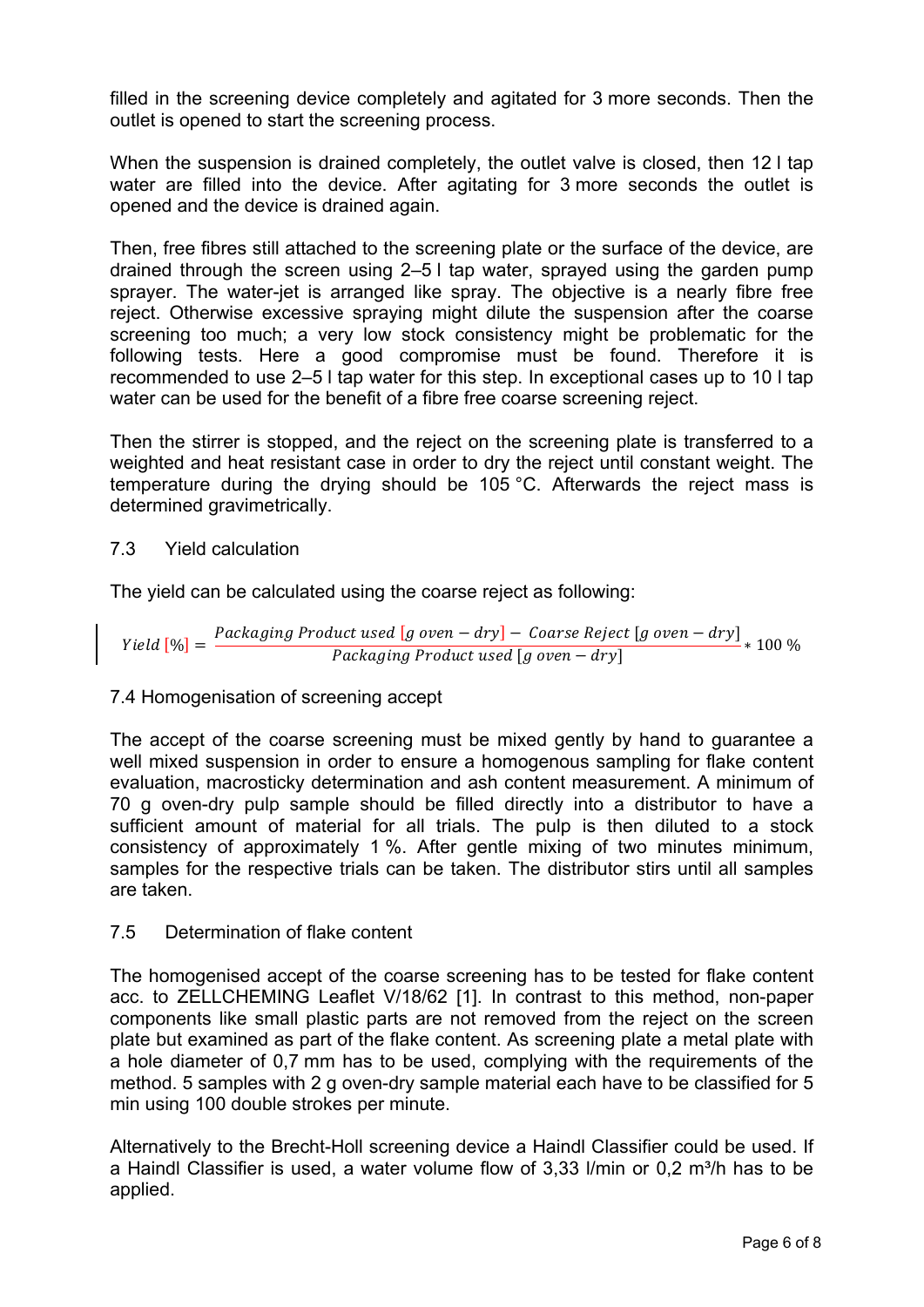In the case of a high filter mass and low flake content, negative results for the flake content can occur due to scales accuracy. In such cases, the use of filters with lower mass (e. g. with smaller filter diameter) is recommended.

## 7.6 Ash content determination

From the homogenised accept of the coarse screening, filters for stock consistency measurement should be prepared and incinerated (525 °C) for ash content determination, following the conditions of ISO 1762:2001(E) [4].

### 7.7 Fibre Yield calculation

By a combination of yield and ash content the fibre yield could be calculated as following:

> $Fibre\ Yield\ [\%] = \frac{(100\%-Ash\ Content\ [\%]) \cdot Yield\ [\%]}{100\%-100\% + 100\%]}$ 100 %

## 7.8 Determination of macrosticky area

The homogenised accept of the coarse screening has to be tested for macrosticky area according to INGEDE Method 4 and to be determined as macrosticky area per kg of packaging material [2]. Therefore, four suspension samples of 10 g oven-dry material are screened over a 100 µm slotted plate.

The screening period per sample is 5 min. The screening is performed in a Haindl device with 480 double strokes per minute. Prior to screening, the suspension samples have to be diluted to a stock consistency of max. 1 %. The complete sample is filled into the Haindl device continuously within the first 5 seconds of the screening.

The reject on the screening plate is then transferred to a paper filter following INGEDE Method 4, stained and visualised. If an overlapping of the residue occurs on the filter, the test has to be repeated, and the residue has to be divided and transferred to several filters. Alternatively the suspension mass can be reduced. In that case more than four samples have to be prepared to maintain sufficient sampling mass. After that the filters have to be finished and evaluated using image analysis, as described in INGEDE Method 4. Also a microscopic inspection of the samples prior to the measurement is necessary. White particles or plastics which are definitively no stickies must be detected and removed or painted over in black so they are not visible any more for the macrosticky image analysis system.

The accept of the macrosticky screening step is used to prepare handsheets.

### 7.9 Handsheet preparation

An appropriate volume of material for a preparation of handsheets with 60 g/m<sup>2</sup> should be taken from the accept of the macrosticky screening. As the screening is done with 10 l/min water flow and using 10 g oven-dry pulp, it can be enough to collect the first 10 l accept for the consistency measurement and the two handsheets. After standard laboratory handsheet formation according to ISO 5269-2 [3], drying takes place in the Rapid-Köthen dryer between carrier board and a cover sheet. The